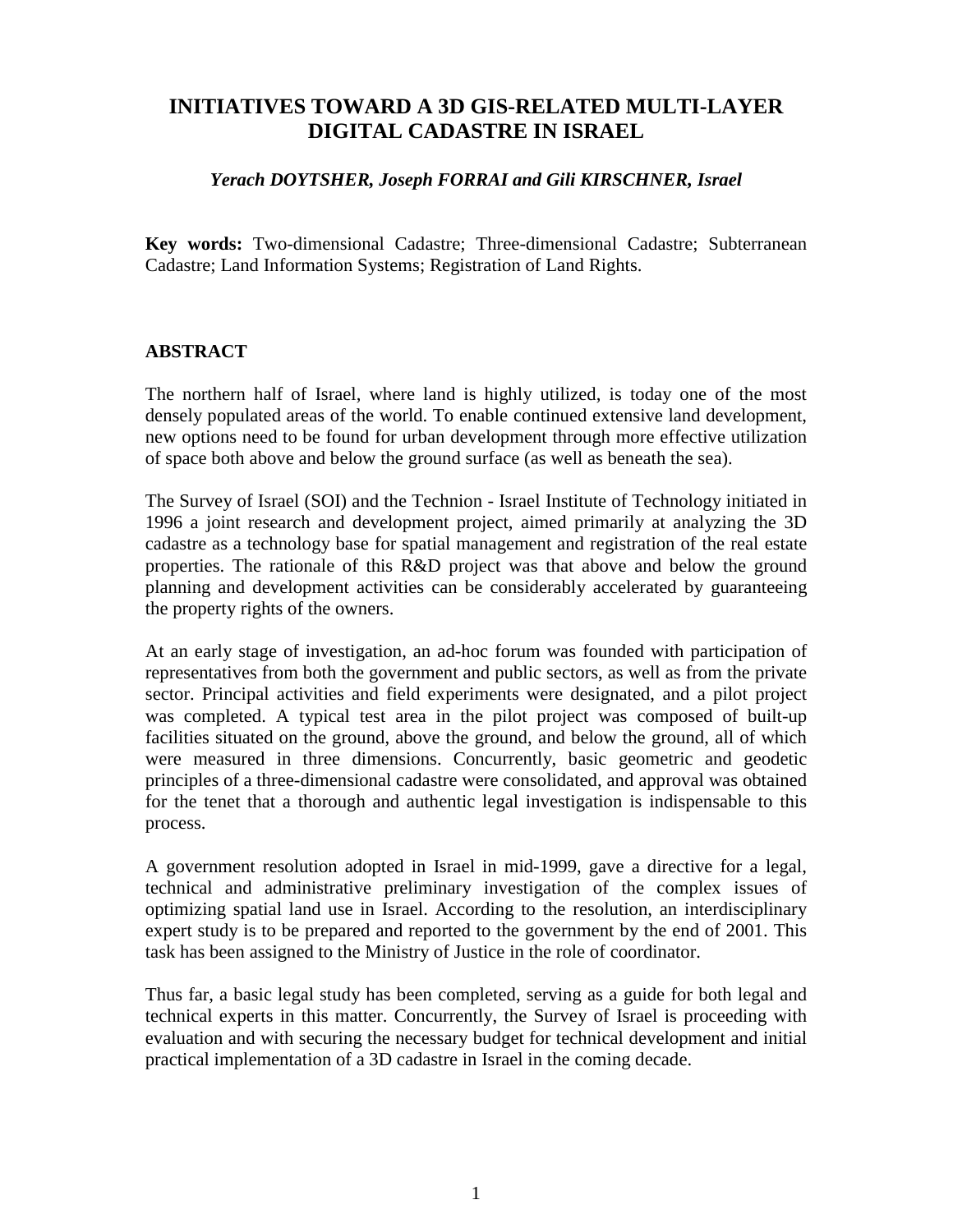### **1. BACKGROUND**

Israel has been undergoing rapid development in recent years, resulting from an increased population, economic growth and a rising standard of living. The population increase, coupled with depleting land resources, has brought into sharp focus the progressive land shortage in the country, primarily in the centers of large cities. Israel is one of the "leading" countries in the West in the growth of built-up areas, infrastructure and environmental nuisances. The developed land area in Israel has been growing in the past two decades at a rate of more than 1% per annum (open land area in Israel has been decreasing by more than 1% each year!). Continued growth of the developed area at such rates and in the current form, will result in the total eradication of open space by the year 2050. The growing population, expected to reach nine million by 2020 and more than thirteen million by 2050, intensifies the need for urgent new solutions in building and developing engineering infrastructures, transportation, water supply, waste removal and preserving open space.

One of the ways of coping with the land shortage is to create land reserves for various types of uses, below the ground. The subterranean space is an assured source that is within reach in the near and immediate vicinity. Currently in Israel, just as in many other countries, considerable activity is taking place in subterranean construction, with more development to be expected, due to the solutions that it offers in the area of preserving environmental quality and the quality of life in urban areas.

The Government of Israel is of course the principal party interested in three-dimensional land management. The Israel Lands Administration, which administers State land and handles the related transactions, will obtain significant land reserves on a national scale, by exploiting this space. The Ministry of Finance is beginning to take interest in this matter, since it believes that the three-dimensional registration of proprietary rights will promote investment in subsurface and surface projects, leading to higher State revenues by way of taxation. Other clients, such as the Ministry of National Infrastructures, Ministry of Construction and Housing, Ministry of the Interior, Ministry of Environmental Quality, etc., are interested, primarily in the engineering aspects of planning, developing, maintaining and operating subsurface and surface systems in a controlled and proper manner. The Ministry of Justice is dually involved – it needs to develop an appropriate legislative structure for managing the registration of the real estate in this space, and it will be responsible for the spatial registration of the land rights. The Survey of Israel is responsible, by law, as well as by nature, in all matters related to the technical aspects of measurement, mapping and preparing the appropriate technical documentation to support the registration of rights in three dimensions.

The government's interest in this subject is most clearly reflected in its decision (1999/144) "Improving Land Use Efficiency", which states that "the Minister of Justice is to submit proposed guidelines for implementing and amending legislation with the aim of facilitating more efficient land use, including subterranean space, and integrating several infrastructures and various applications in a single locality."

At the initiative of the Survey of Israel and the Technion, the "Three-Dimensional Multi-layer Cadastre Forum" was established in early 1997, with the participation of representatives of government ministries, the academia, local municipal authorities and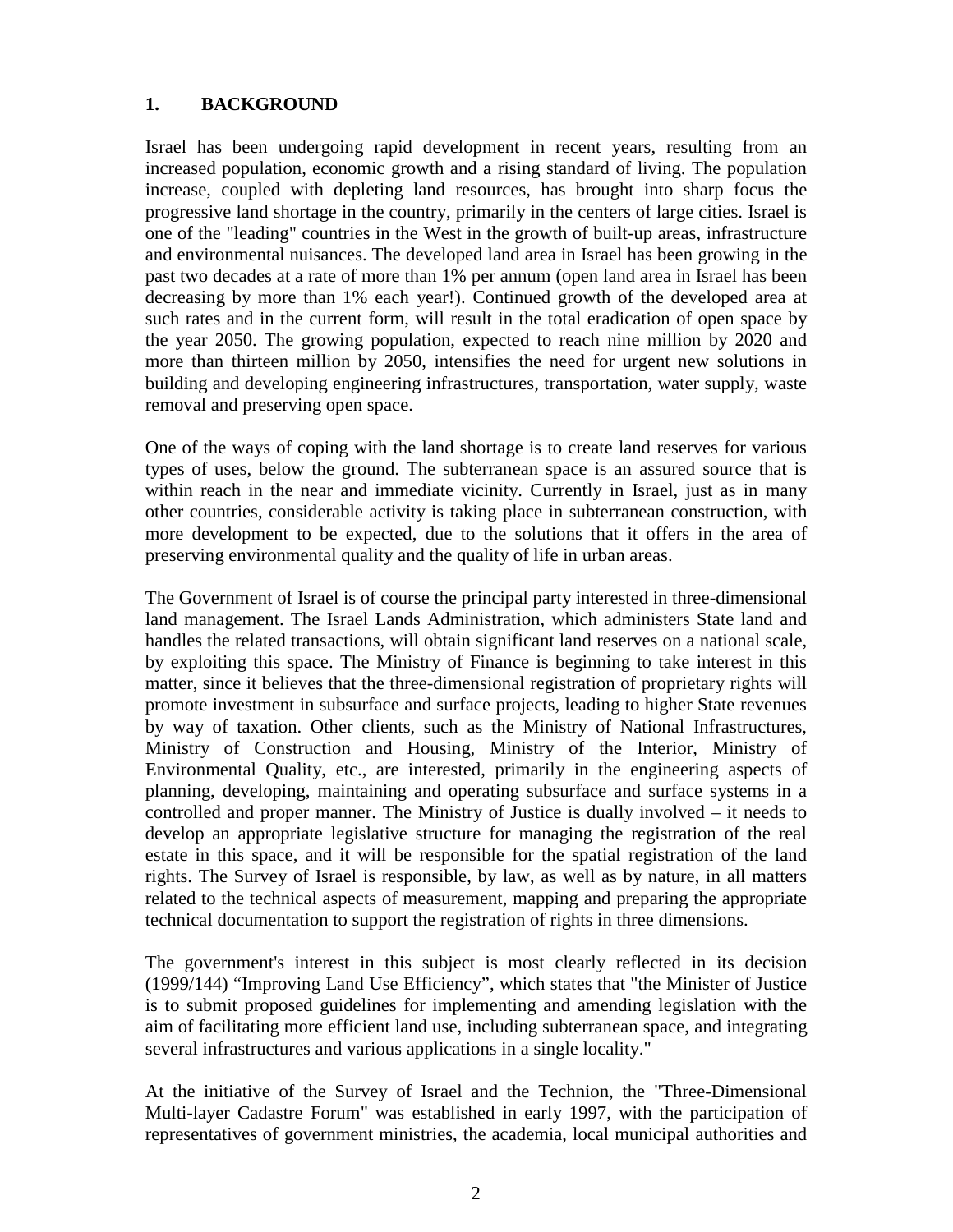private bodies. In recent years the Forum has dealt with the various aspects of transition from a two-dimensional to a three-dimensional cadastre (3DCAD). An initial program was prepared for "converting the cadastre in the State of Israel to an analytical, multilayer cadastre", and the Survey of Israel is engaged in securing multi-year financial resources for commencing implementation of an analytical two-dimensional cadastre as the first stage, and a three-dimensional cadastre in the following stages.

#### **2. THE CADASTRE IN ISRAEL**

Israel, as many other countries, has a statutory division of land – the cadastre. Cadastral mapping began in Israel in 1926, based on Torrens (registration of titles) method, with the land unit and its area defined based on official surveying and mapping carried out by the State and linked to the national coordinate grid system. In similar to mapping, which over the recent decades has been gradually undergoing a transition from the graphic sphere to the digital sphere, the cadastre in Israel is now also in transition from the analogue era to the digital era. The changes instituted thus far, and those expected in the cadastre in the future, can be classified into four stages:

- Analogue (conventional) cadastre
- Graphic (computerized) cadastre
- Analytical cadastre
- Three-dimensional multi-layer cadastre

#### **2.1 The Analogue Cadastre**

In the current analog cadastre in Israel (completed over 95% of the country) each administrative unit (village, local municipality, etc.) is divided into registration blocks, with each block divided into parcels. Measurement results are recorded in field books and used to determine the boundaries of the block and the parcels, as well as other features (buildings, fences, electric poles, etc.) on a field plan sheet. Maps of the blocks are prepared based on the field sheet, consisting of scale drawings of all parcels in the block and all included features. These maps contain neither the measured data nor any dimensions whatsoever of the parcel boundaries. The current cadastre in Israel is therefore a "graphic" cadastre in "analogue" form.

Most measurements for cadastral mapping were performed by using the chain surveying method. This method necessitates prior marking and measurement of control points in the field (usually a polygon network), and linking these to the national control network. The first blocks in Israel were based on a relatively very low accuracy control network, and what is more, until 1980 the calculation of the polygons was carried out by a separate adjustment of each polygon (the Bowditch method) and not by a rigorous adjustment as a uniform network. Most blocks were plotted manually based on chain surveying measurement, without calculating coordinates. Control of measurement and plotting was carried out by measuring straight distances ("frontages" and diagonals) in the field and comparing them and the same distances as obtained in the drawn map.

The quality of the cadastral maps improved with the development of modern measuring instruments and introduction of the polar method in cadastral measurements, while concurrently, new block maps were being drawn by plotters based on calculated coordinates. Another improvement in quality and accuracy of cadastral maps took place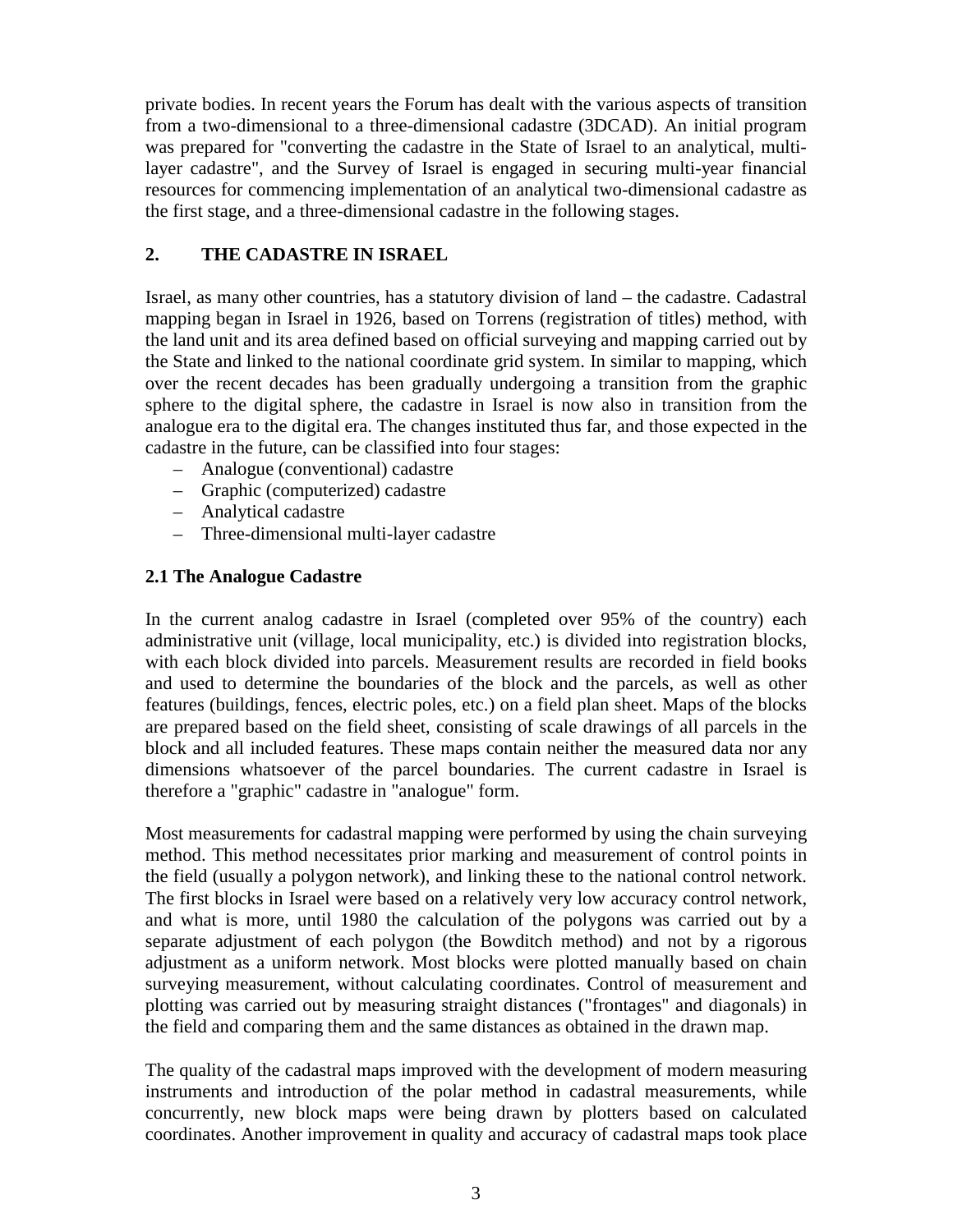in the course of the 1980s and 1990s following the increased accuracy of the national control networks (use of GPS, etc.).

In studies conducted in recent years in Israel, considerable discrepancies were obtained between reconstruction of graphic material, compared with calculation from the original field books – a standard deviation of some 0.5m, with the maximum discrepancies greater than 2m. In themselves, such data are not sufficient to define the accuracy level of the current analogue cadastre – yet clearly indicate the scope of the problem that needs to be attended to on the way to the analytical cadastre.

### **2.2 The Computerized Cadastre**

In the late 1980s, the Survey of Israel started preparations for the GIS/LIS era. All cadastral blocks (paper maps) are converted into digital form and are entered into the computerized GIS database. The graphic inputting of the analogue block maps is carried out according to defined specifications, primarily: scanning of the graphic material, automatic vectorization of the scanned raster, manual completing and graphic editing by operators (technicians, draftsmen). Within this framework of treating the cadastral data (a project in advanced stages, nearing completion), the graphic quality and accuracy of the blocks is preserved – and therefore the database that is created does not constitute a cadastral statutory validation for the borders of parcels and blocks. According to the Israeli surveying regulations, the renewal of cadastral boundaries is to be performed according to the original surveying data (field books) and not according to the graphic map.

### **2.3 The Analytical Cadastre**

The analytical cadastre may be considered as the modern alternative to the traditional cadastre (analogue or graphic/computerized). In the analytical cadastre, every geometric entity, point, line and area, is determined digitally by the State plane coordinate system. The coordinates of each parcel turning point will constitute the evidence for its position and enable its location or marking without requiring physical markings in the field. Thus, analytical cadastre data constitute a spatial information system of data on the statutory division of land.

Obtaining digital mapping data for establishing the analytical cadastre creates a bottleneck in establishing the cadastral information system. Several basic sources exist for obtaining such data:

- Field re-measurements of the land boundaries;
- Information from existing maps; and,
- Processing existing measurement data.

New measurement of all land borders could provide a radical solution of the problem. To this end, it would be necessary to reconstruct borders according to the existing material in the field books and plan sheets, and their measurement according to the new control system, integrating all new surveying techniques (GPS, EDM, photogrammetry). Reconstruction of borders is a tremendous effort in itself, and its cost is estimated to be very high. The cost of subsequently measuring the reconstructed borders is estimated to be similarly high.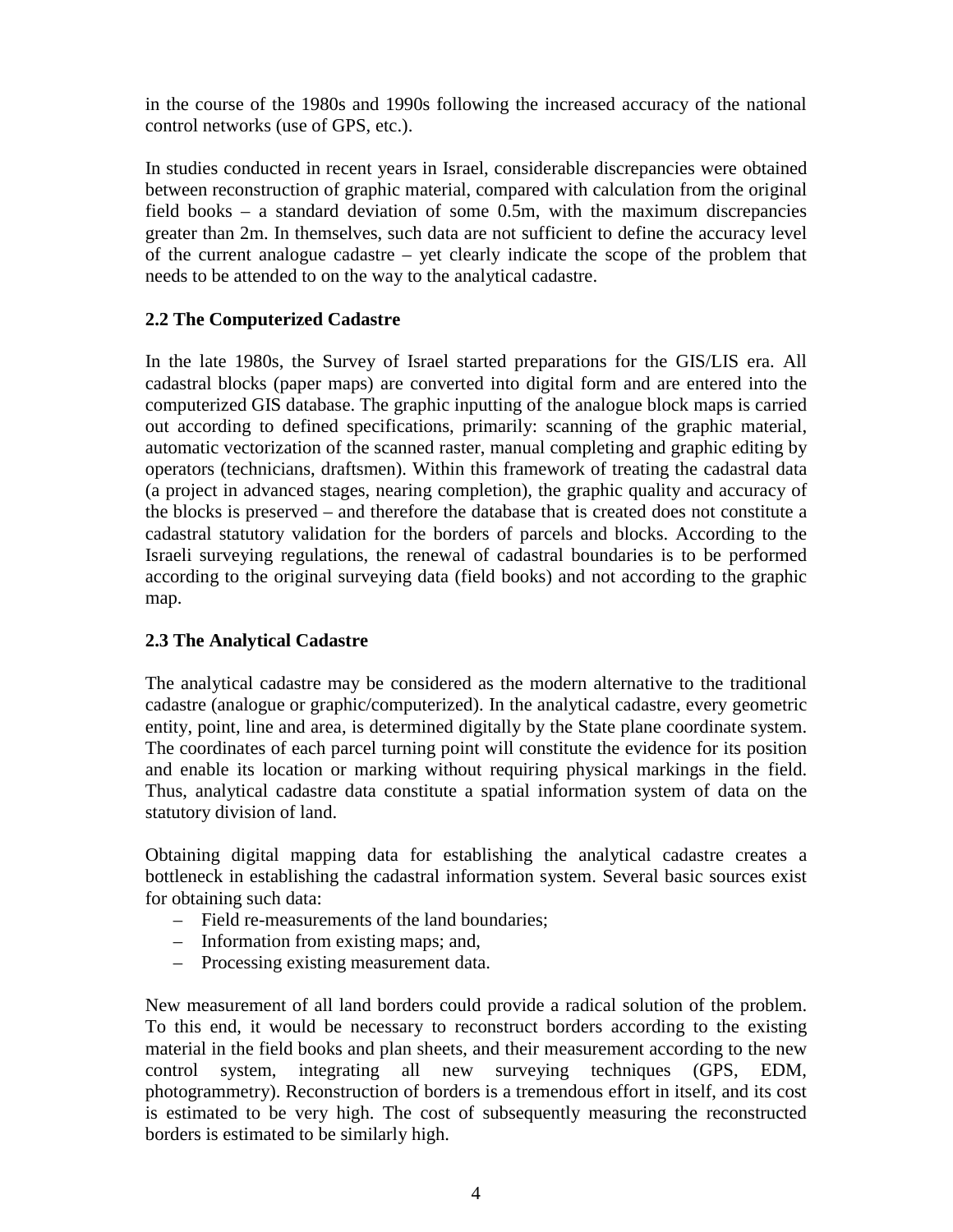A possible alternative for reconstructing the borders is to measure the current situation. This solution actually nullifies the entire current statutory validity of the land borders and implements, in practice, a new land arrangement. This solution is not practical in countries that have a statutory land arrangement; and the meaning of this solution in Israel would be eliminating the current cadastre, with all that this involves.

The tremendous costs involved in both of the former alternatives, as well as all the additional and administrative significance of such, lead to a conclusion that these solutions are to be rejected and less drastic alternatives are to be sought, involving lower expected costs. Another solution that may be considered is to employ the original measurements based on recalculation of the field books. Calculation of the field books as a stand alone process for establishing an analytical cadastre is not appropriate, due to several reasons, such as: the weakness of the original control system on which the measurements are based and the need to adjust the calculated results to the frontages that appear in the plan sheets.

Studies carried out at the Technion in recent years defined a number of solutions using the original measurements, based on recalculation of the field books. Noteworthy among the practical solutions identified thus far in this area, are the following:

#### *Computerized Reconstruction of Boundaries in Built-Up Areas*

This method achieves a ground anchor of the historical measurements in the new network and improvement of their accuracy by adding a limited number of new measurements. The link between the new measurements and the historic measurements is achieved by features in the field. The location of these features will be defined twice, once by means of the old measurements in the old network, and once by new measurements in the new network. The features that need to be re-measured in the proposed system are corners of buildings, since on the one hand, identification of buildings in the field is absolute, while on the other hand, the relative ease of measuring the buildings and the manner of mapping the buildings facilitates integrating the old and new measurements. The accuracy achieved by this system is high (standard deviation better than 10cm) and complies with the accuracy requirements of surveying standards in Israel.

#### *Computerized Reconstruction of Boundaries by Photogrammetric Means*

In view of the fact that the cadastral blocks describe the statutory situation as it was in the past at the time of the cadastral registration, the current land situation in the field usually differs from the cadastral situation defined by the block map. The method is based on comparing the two periods relevant to renewal of the boundaries: the current period – the actual land situation in the field as reflected by current aerial photographs and by land measurements; the previous period – the previous actual land situation (at the time of preparing the cadastral block), reflected both in the block map and in aerial photographs from the same period that reflect the same reality based on the previous Israel control network.

The mutual link between all types of data, enables linking the original cadastral observations in the old Israel network to the current control network and reconstruct the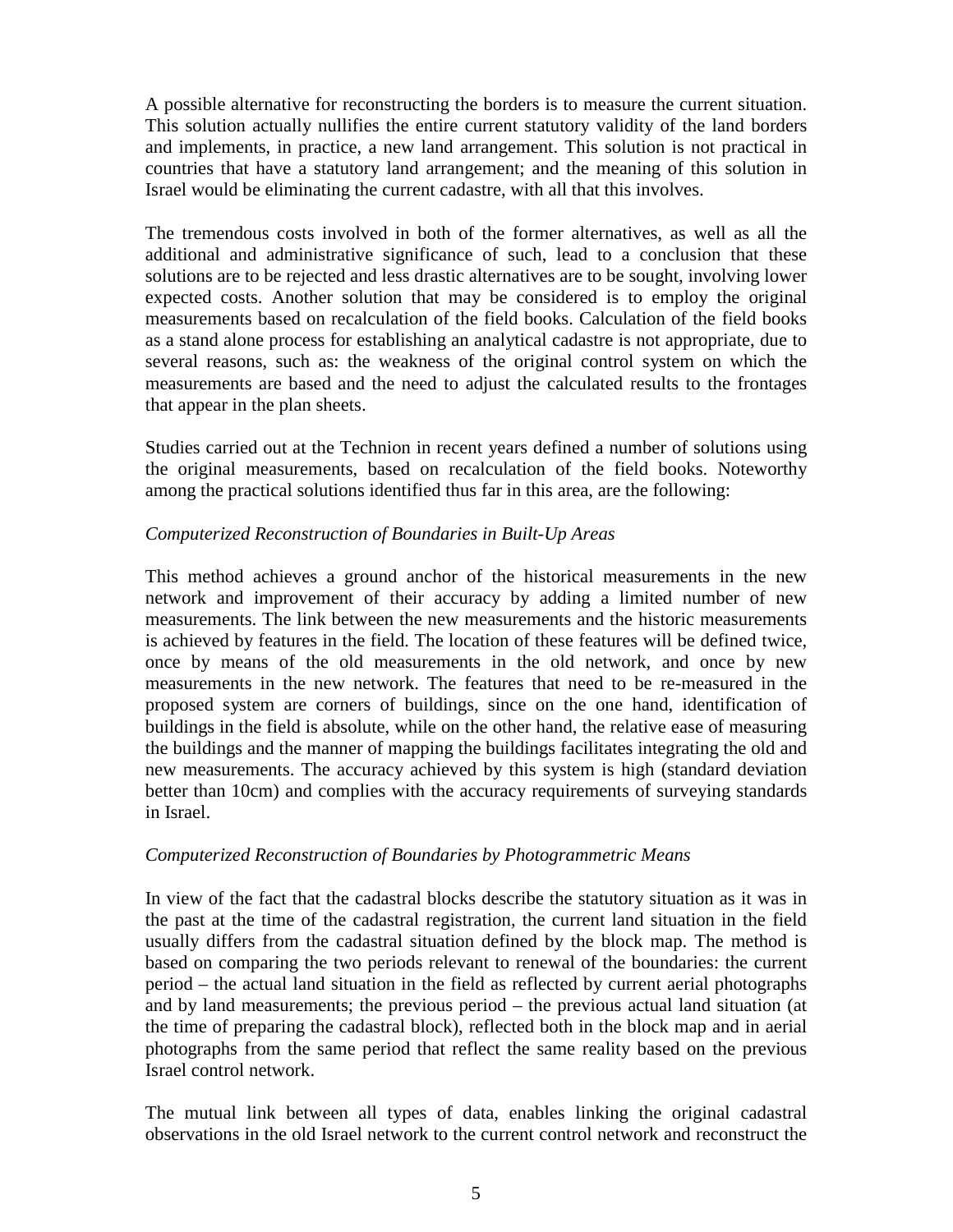cadastral boundaries by computerized means, as a substitute for the physical reconstruction of the boundaries. The accuracy attained by this method in non-urban areas is reasonable (standard deviation at the range of 2-3 decimeters) and is identical to the accuracy obtained by full physical reconstruction of the cadastral boundaries by land measurement.

#### **2.4 The 3DCAD – Problems to be Solved**

Development of the 3DCAD involves solving technological-geodetic problems on the one hand, and solving the legal aspects on the other hand. From the scientific and technological standpoint, the principal challenge in developing a three-dimensional multi-layer cadastre lies in gathering, processing and managing the three-dimensional data. The third dimension, which does not appear in the current two-dimensional cadastre, necessitates development of new spatial models for managing the subsurface information and linking it to the surface information. The main tasks in the process of defining and establishing the 3DCAD are: Developing three-dimensional models in respect to the cadastre; Study and understanding of the special character of the subsurface cadastre; and, Creating links between the subsurface cadastre and the surface cadastre.

### **3. THE PROGRESS OF THE 3DCAD DURING THE LAST YEARS**

### **3.1 Basic Principles**

The basic principles of the 3DCAD were crystallized during 1996 by the first two authors of this paper, as follows:

- The main goal of the 3DCAD is the geodetic description of the property rights of the owners on the ground, and above- and under the surface.
- The basic principles of the Torrens cadastral system (Dale, 1976) are to be extended to three dimensions.
- There is a basic need for a spatial-analytical relationship between the different property layers in space. Therefore, graphical cadastre should be replaced by a digital one.
- The two-dimensional approach to a land parcel ("polygonal surface") will be changed to a three-dimensional one of a "spatial body". Height will be added to the existing cadastre.
- The model to be chosen for the 3DCAD should be a multi-purpose one, for satisfying the demands of development, planning, engineering, agriculture, water supply, transportation, environment, and so on.
- The approach should be interdisciplinary (combining technology, economics, jurisprudence and organization).
- The three-dimensional land management will be based on the Israel National Geographic Information System (Peled, Adler and Forrai, 1992; Forrai, Raizman and Gavish, 1998).

### **3.2 The Establishment of a 3DCAD Forum**

In December 1996, encouraged by the director general of the Survey of Israel, a voluntary forum has been established for 3DCAD with a wide range of interested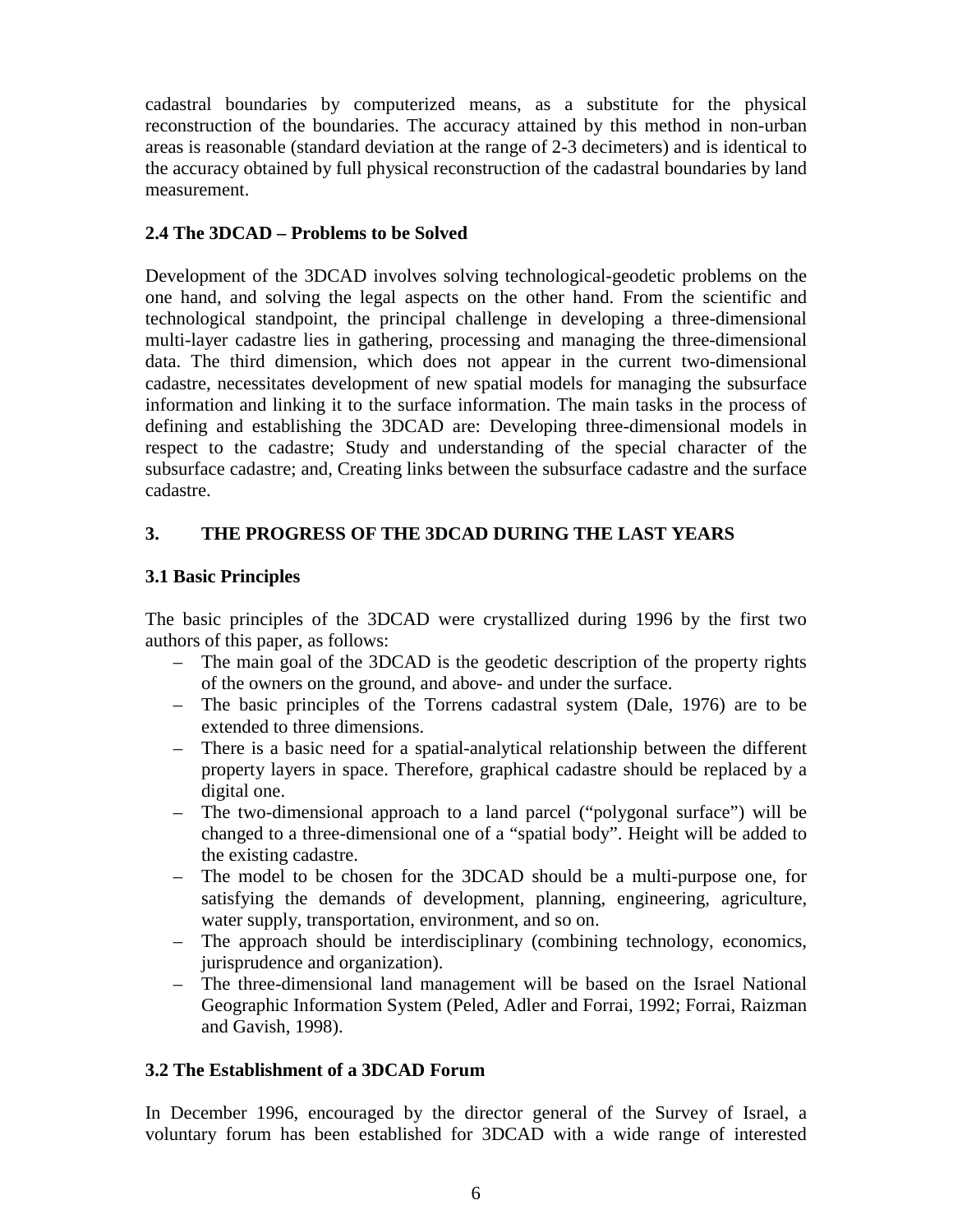participants: the Survey of Israel (Ministry of Construction and Housing), Technion the Israel Institute of Technology, the Ministry of Interior, Israel Land Administration (ILA), the Geological Survey of Israel and two other departments of the Ministry of National Infrastructure, the Ministry of Defense and Israel Defense Forces, the Ministry of Justice, the Ministry of Environment, the Municipality of Haifa and two private firms.

The main goals of this interdisciplinary forum were (and still are):

- Exchange of relevant information.
- Mutual study of interdisciplinary knowledge.
- Crystallization of ideas and practical approach to 3DCAD solutions.
- Initiation of surveys, researches and experiments.

#### **3.3 Surveys, Researches and Experiments**

The Technion, sponsored by the SOI (Survey of Israel), completed a partial literature review. No explicit reports have been found regarding the existence of 3DCAD systems or any development toward a 3DCAD system. The only detailed information about advanced activity (including both technological and legal aspects) has been acquired from Norway (Mr. Helge Onstrud of Statetens Kartwerk, Oslo). Their considerations and results contributed to our further activity.

In 1998 a PhD research has been started at the Technion (Benhamu, 1998) entitled "Three Dimensional Multi-layer Cadastre", dealing, among other subjects, with the development of:

- Appropriate spatial registration model of rights to land;
- Model for a multi-layer cadastral information management; and,
- Studying the geodetic, cadastral and legal aspects of the development under- and above the Earth surface.

During 1998-1999, a practical experiment of a three-dimensional cadastral measurement (sponsored by SOI and ILA) was completed. As an appropriate site, the Carmel center of Haifa (in the northern part of the country) was selected. Four cadastral blocks compose the site, three of them are still under registration process. A bridge for pedestrians is located in the center of the site *above* the surface. The upper end-station of the Carmelit subway (connecting the Carmel center on the hill-top and Haifa downtown along the Mediterranean seashore) is situated *under* the surface.

As regular cadastral measurements are completed in two dimensions, special technical guidelines were worked out for three-dimensional measurements. All the surface facilities, the bridge, the buildings and the entrance to the subway were measured by traditional geodetic methods. Most of the underground infrastructure and facilities were mapped by ground-penetrating radar technique (Kovas, 1991), by Israel Institute of Geophysics. All measurements were connected to the New Israeli Grid and to the national vertical control system. A segment of the results is depicted in Fig. 1 and Fig. 2.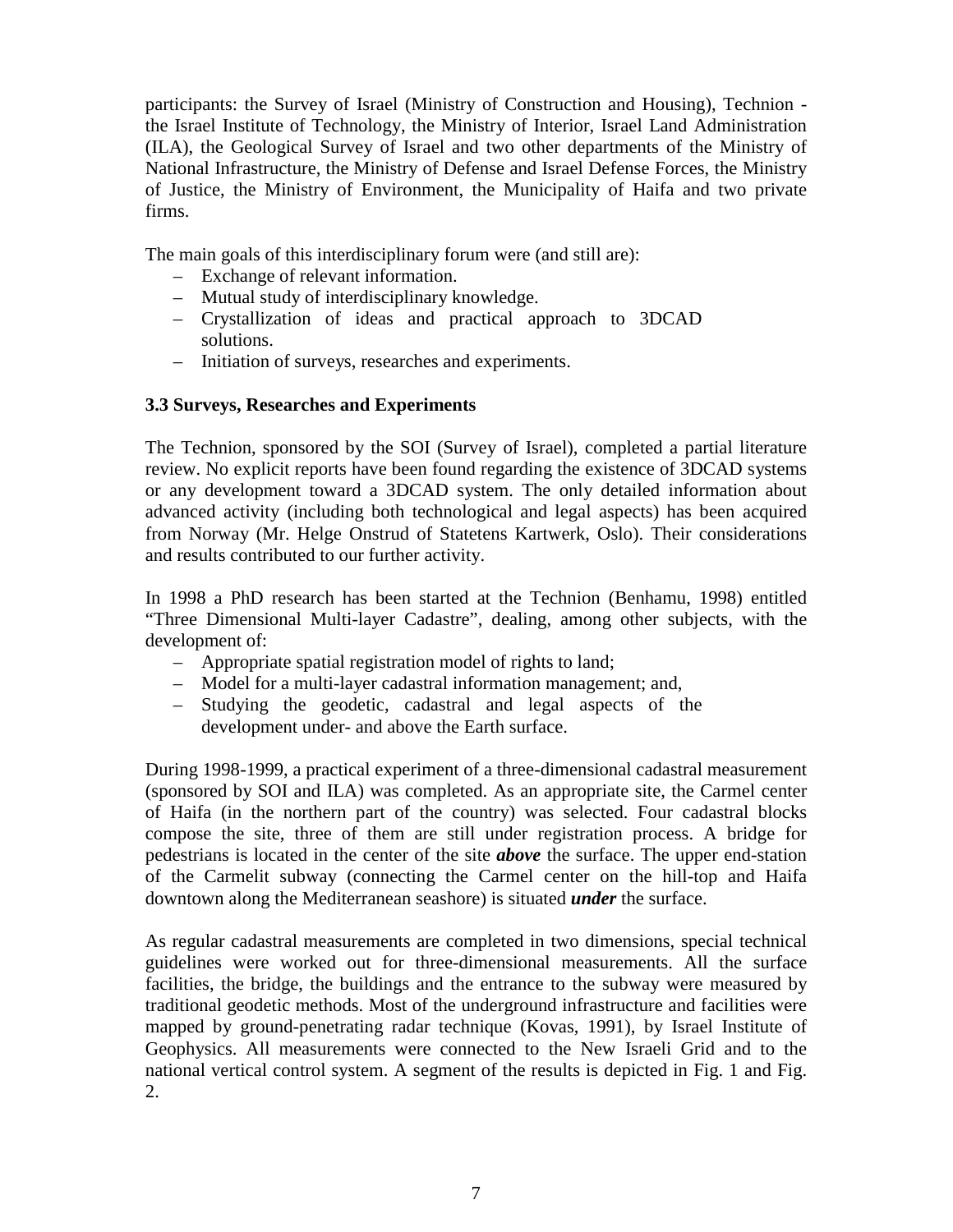Lately, Stoter described the 3DCAD experiments in Netherlands (Stoter, 2000). Based on the article, a number of principal similarities can be found between the Dutch and Israeli efforts.



Fig.1. Top view of the Carmel experiment area.



Fig.2. A three dimensional perspective of the rectangular area marked on fig.1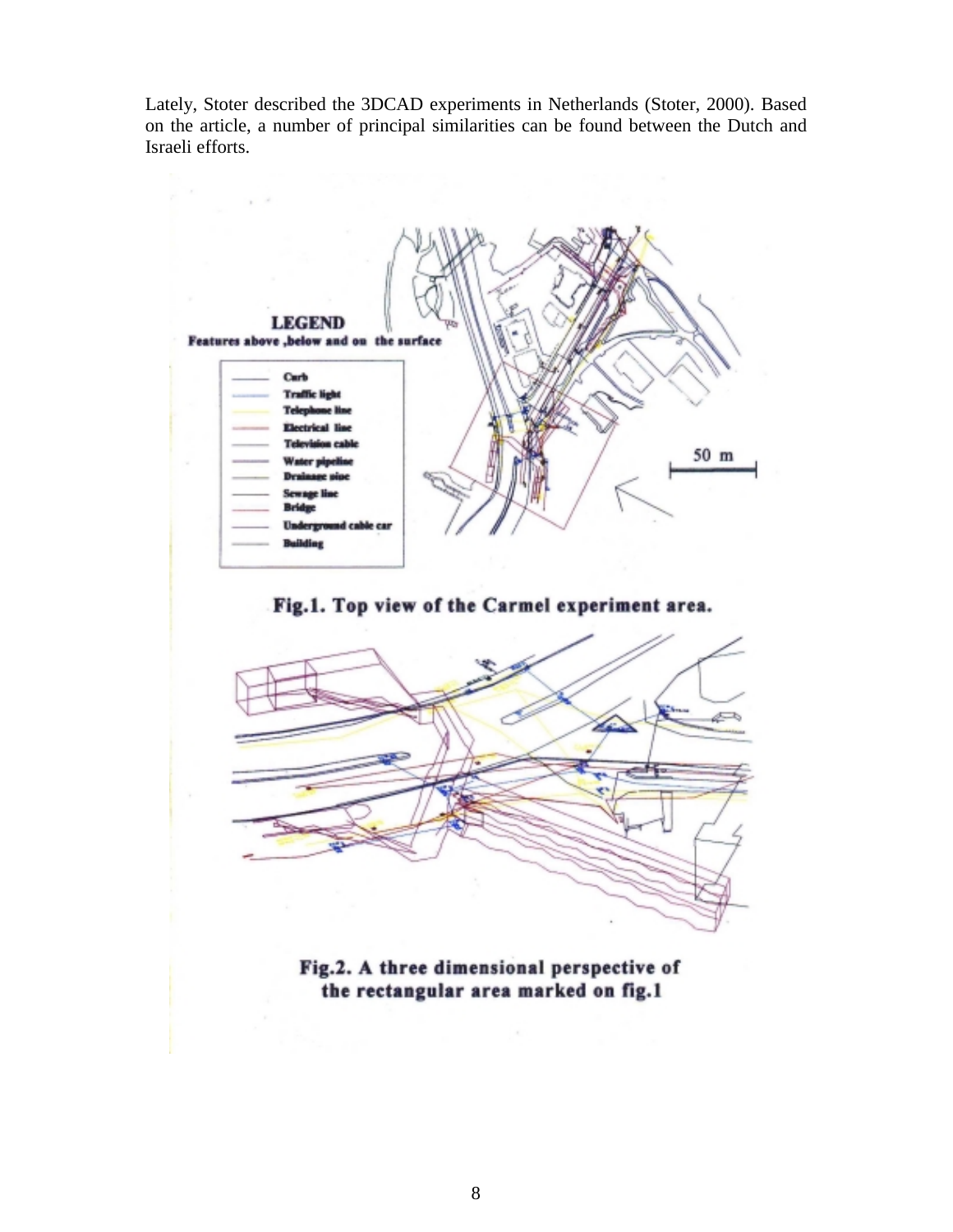#### **3.4 Government Resolutions and their Consequences**

An important resolution of the Israeli Government in mid 1999 deals with "Improving Land Use Efficiency". Its approach is mainly judicial, and directs the Minister of Justice – consulting with Ministry of National Infrastructure, Ministry of Interior, the Treasury, Ministry of Construction and Housing, Israel Land Administration and the Survey of Israel - to prepare a proposal for the next practical steps. As a result of this resolution, an initial legal study was prepared covering the legal aspects of the exploitation of the underground space in Israel (Sandberg, 2000), examining the necessity of additional legislation. Another government resolution in mid 2000 ("Land Use Rationalization – Three Dimensional Registration") established a committee headed by the representative of the Ministry of Justice, with the participation of the Treasury, Israel Land Administration, the Ministry of Construction and Housing and the Survey of Israel. The main task of the committee is aimed at the preparation of a proposal for the basic principles of land transactions in three dimensions. The committee should examine the required steps of the realignment by governmental (and other) agencies that are related to the three-dimensional registration of land rights.

The authors consider these governmental resolutions as a "no-return-point" in the process of shifting from a voluntary status of the 3DCAD-related activities to a regulative one.

### **4. LEGAL ASPECTS**

Reviewing the questions regarding the 3DCAD involves a process of evaluating and rethinking of the basic aims and principles that are the basis of the existing legal cadastre method. This procedure should also include decisions about the mode of change, whether in a "revolutionary" manner or as a moderate reform.

The legal base for Israeli cadastral laws (as other parts of the Israeli legal system) was established by the British Mandate. The Israeli Land  $Law<sup>1</sup>$  regulates all the main aspects concerning the land such as essence of ownership and other land rights, methods of transferring rights, and registration of rights.

Traditionally (in western cultures), one of the main goals of the legal system is to ensure the free market and guarantee free transfer of properties. When the subject of transactions is land, one of the ways to encourage the commerce is by giving significance to the registration of rights. By doing so, a potential buyer can examine the registration as a preceding step before the deal (confirming the rights of the seller and ascertaining its extent) and subsequently, completing the transaction with the change of the registered owners.

Although the foundations of the legal structures are conservative, there is a process of permanent changes in the laws (in Israel as in many other countries), supporting the application of the law to the changing needs of society. This happens by constant changes in the legislation as well as by court decisions. As will be described further, this

 $\overline{\phantom{a}}$ <sup>1</sup> The Land Law, 1969. The Land Registration Regulations, 1970.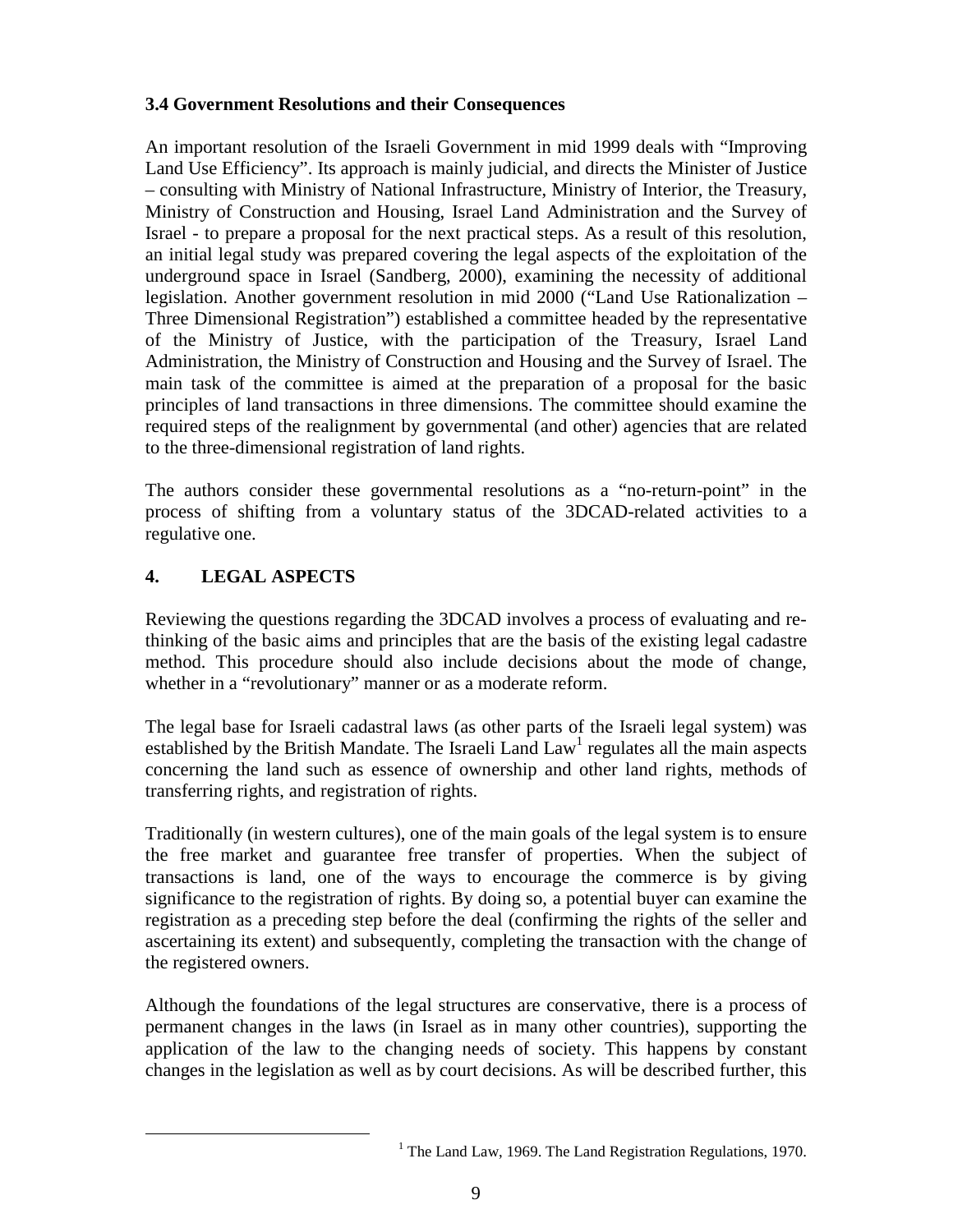cautious procedure is more suitable and appropriate for changes that concern property laws. Examining the basis of the land law, this course gains more importance.

One of the most important milestones in this process is the enacting of the *fundamental Israeli law*: Human Dignity and Liberty. Section 3 of the law states the legal right for the protection of property<sup>2</sup>...This makes the protection of the individual rights for property (and land is usually a significant part of it) a constitutional right. The limitations of the right are derived from its constitutional status. Any restriction of the right will be considered justified only if it is for a suitable purpose and is limited in essence.

In the current legal status (in Israel as in most of the countries), the right of ownership in a parcel radiates to the center of the earth except for specific laws (regarding water, oil, mines, minerals etc.) and to the sky without preventing the passage in the sky. As can be seen, the legal definition of the rights is open to further limitations. In reality, there are many restrictions to the rights of ownership, some which are obvious and formulated and some that are fuzzy due to difficulties in defining the connected area and describing it in the registration.

The implementation of 3D legal cadastre should be regarded as an opportunity for developing the legal rights without a meaningful reduction in any of them. A primary academic study (Sandberg, 2000) is the first stage in the process of remodeling the cadastral laws from a three-dimensional viewpoint.

There are many issues needed to be discussed, diverse in their complexity, significance and influence. For example: a decision about the extent of the allowed tolerance for analytical cadastre must be taken and will effect the transition from graphical cadastre to legal/statutory digital one. Special concern must be dedicated to the relationship between neighboring cadastral parcels (or "cadastral spatial objects") in a vertical subdivision, including the formulation of "novel" legal rights: a right of passage for maintenance and repairs, a right for "physical support" and so on. There are also some open policy decisions, for example - will the government (the public) confiscate the ownership of underground layers (levels), or will the principle of ownership be preserved during the legislative process, allowing the future operation of a free market of "cadastral spatial objects".

The chances for a "real and essential reform" in the law, enabling better use and development of the limited land resources seem, from the authors' viewpoint, to be good.

## **5. FUTURE FORECASTS**

 $\overline{a}$ 

Nowadays, the 3DCAD is in the focus of the attention of the government, and the public and the private sectors in Israel. In order for important decisions to be made, the appropriate "marketing policy" must be applied with the support of the professional community. The authors considering the 3DCAD as a national infrastructure believe that this approach should be the central idea of the forthcoming discussions.

 $2$  "There shall be no violation of the property of a person."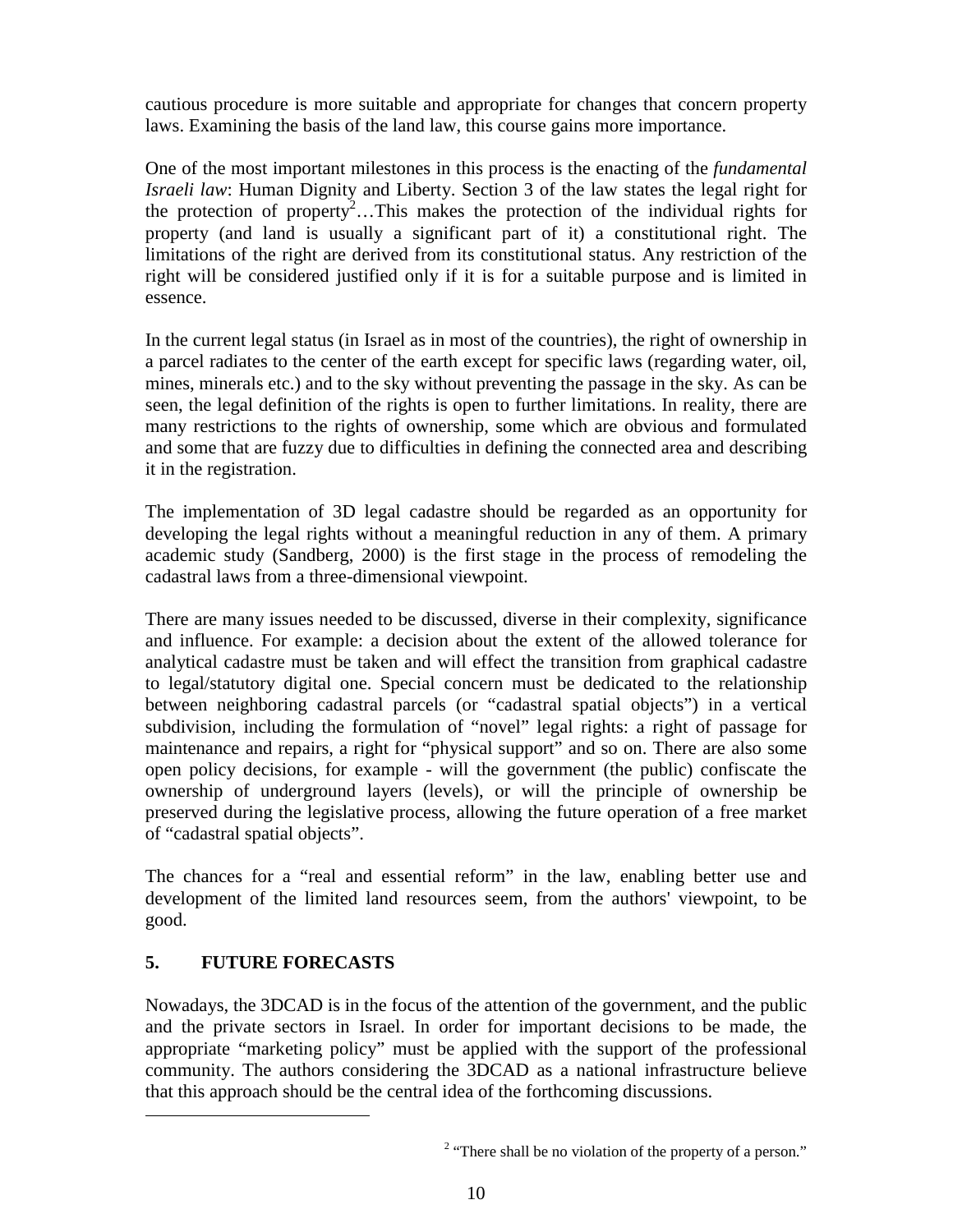The interdisciplinary cooperation is essential. In the first stage, the prominent relevant disciplines are: jurisprudence, economy, engineering and geodesy (including cadastre, GIS, surveying and mapping). The authors believe that the jurisprudence has a leading role in the promotion of the 3DCAD idea, and that a basic legislation procedure is necessary.

A long list of surveying and mapping tasks have to be undertaken. The two-dimensional cadastre must be completed with height data related to the national vertical control network. The graphical cadastral maps should be transformed and given a legal digital status. Sub-surface must be partially surveyed and mapped in three dimensions, while carefully checked and classified existing documentation (such as plans, maps, etc.) can also be integrated. Special surveying-, mapping- and three-dimensional cadastral regulations and standards must be formed.

The establishment of an appropriate registration procedure of rights to land is a joint challenge for geodesists and lawyers. One of the goals of the registration is to achieve an easy and reliable spatial management of the rights to land, thus, perceptible display and easy access to data must be a part of the procedure. New GIS products are under development all over the world, aiming at three-dimensional topology. 3DCAD is expected to be one of the first implementations of this technology. Therefore, the National GIS seems to be an ideal platform for the 3DCAD management.

The next decade will be a fascinating one for cadastral experts. Unusual creativity and intellectual effort will be demanded of them for the solution of the challenging threedimensional tasks, using out the most advanced technology all the time.

#### **ACKNOWLEDGEMENT**

Authors thank all the people involved in the 3DCAD activity in Israel for their contribution, each one in his or her professional area. Special thank to Mr. Gad Segal for his assistance with the three-dimensional data acquisition and processing during the Carmel Center experiment.

#### **REFERENCES**

- Benhamu M., 1998, "Multi-layer Digital Cadastre", A Ph.D. Research proposal, Department of Geodetic Engineering, Technion, Haifa, (In Hebrew).
- Dale, P.F., 1976, "Cadastral Surveys within the Commonwealth", London, HMSO.
- Forrai J., Raizman Y., and Gavish J., 1998, "The National GIS in Israel", In Proceedings of GIS OPEN '98, Szekesfehervar, Hungary.
- Kovas J.E., 1991, "Survey applications of Ground-Penetrating Radar", Surveying and Land Information Systems, 51(3): 144-148.
- Peled A., Adler R., and Forrai J., 1992, "New Photogrammetric Data, Acquision Data Base for Digital Mapping and GIS", In Proceedings of 18<sup>th</sup> ISPRS Congress, Washington, D.C.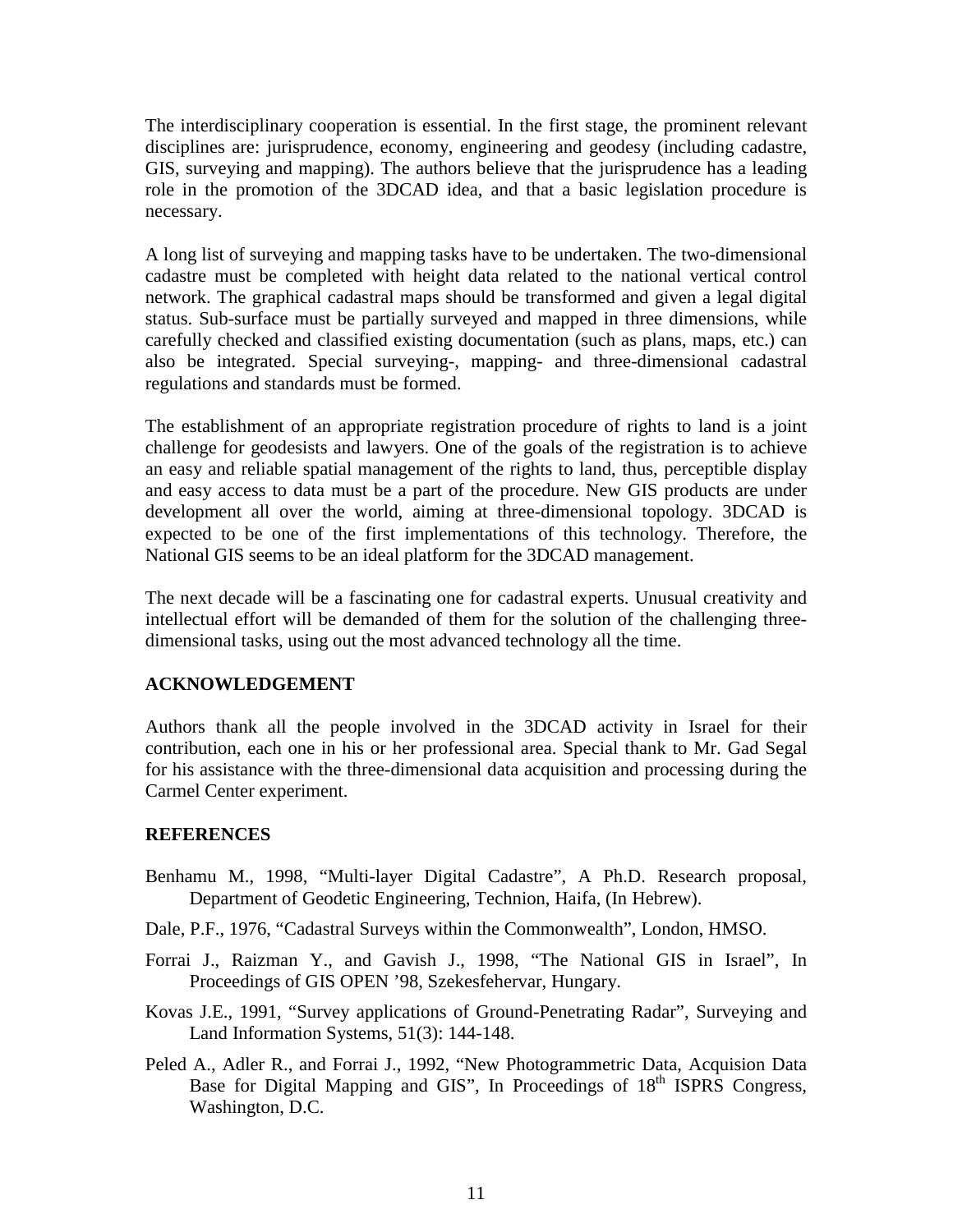- Sandberg H., 2000, "Utilizing Spaces under the Surface of the Earth Judicial Aspects", A professional opinion presented to the State of Israel, Ministry of National Resources, National Land Administration and Ministry of Justice, April 2000, (In Hebrew).
- Stoter J., 2000, "Needs, Possibilities and Constraints to Develop a 3D Cadastral Registration System", In Proceedings of  $22<sup>nd</sup>$  Urban and Regional Data Management Symposium, Delft, The Netherlands.

#### **CONTACT**

Prof. Yerach Doytscher Division of Geodetic Engineering Technion - Israel Institute of Technology Haifa, 32000 ISRAEL Tel. + 972 4 829 3183 Fax: + 972 4 823 4757 E-mail: doytsher@geodesy.technion.ac.il

Dr. Joseph Forrai Survey of Israel 1 Lincoln St. Tel-Aviv 65220 ISRAEL Tel. + 972 3 623 1900 Fax:  $+97235610866$ E-mail: forrai@netvision.net.il or forrai@mapi.gov.il or agig@internet-zahav.net

Gili Kirchner Survey of Israel 1 Lincoln St., Tel-Aviv 65220 ISRAEL Tel. + 972 3 6231 940 Fax: + 972 3 5624 766 Email: gili11@netvision.net.il or gilik@hotmail.com

#### **BIOGRAPHICAL NOTE**

**Prof. Yerach Doytsher** graduated from the Technion - Israel Institute of Technology in Civil Engineering in 1967. He was awarded M.Sc. and D.Sc. degrees in 1972 and 1979 respectively in Geodetic Engineering, also from the Technion. Until 1995 he was involved in geodetic and mapping projects and consultation within the private and public sectors in Israel. Since 1996 he has been head of the Geodetic Engineering Division within the Department of Civil Engineering at the Technion, and currently also heads the Geodesy and Mapping Research Center at the Technion. Published more than 110 original papers in Professional Journals, Conventions Proceedings and Scientific Reports. Supervised more than 30 graduate (PhD/DSc/MSc/MA) students. The Israeli representative to Commission 3 of FIG.